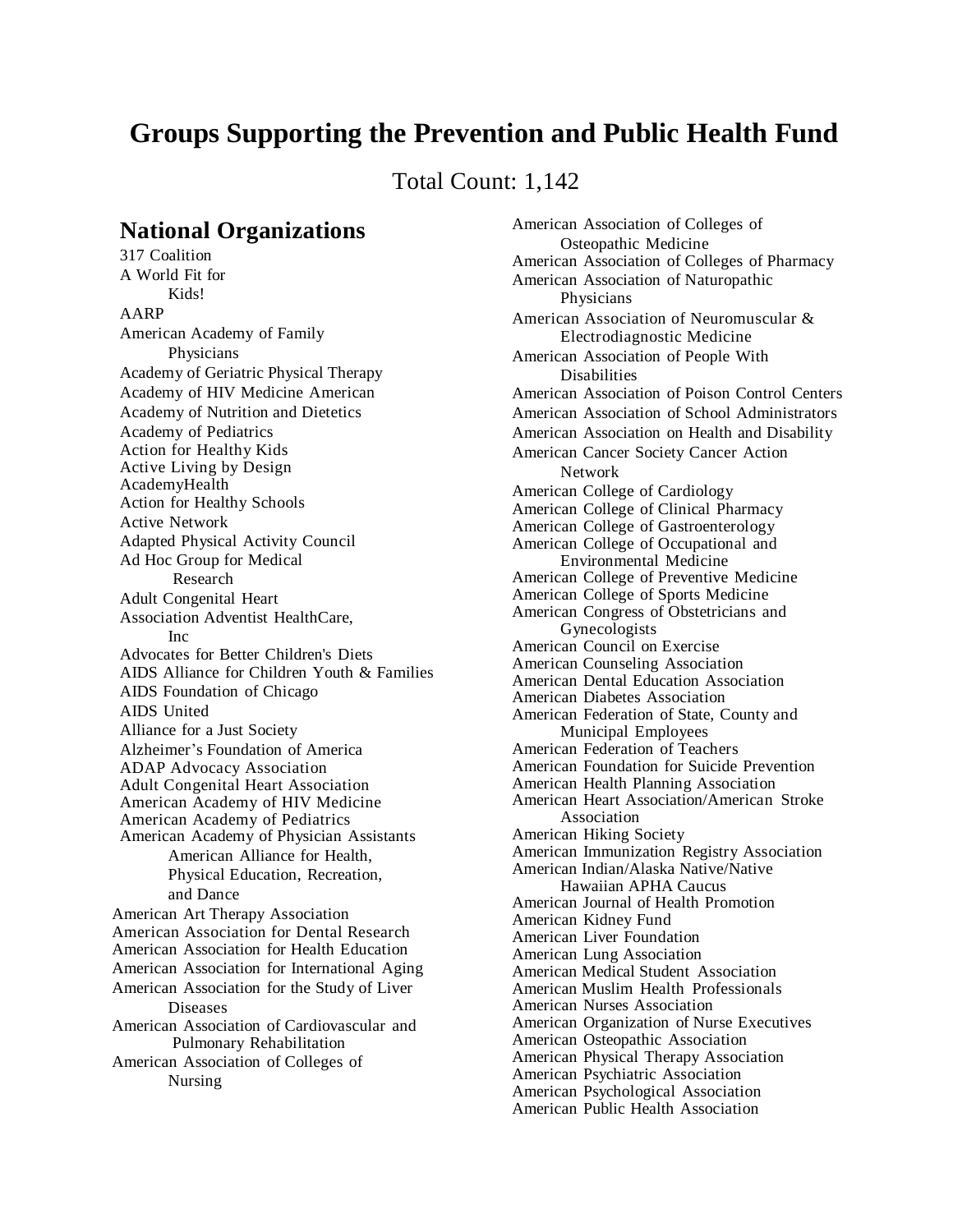American Sexual Health Association American School Health Association American Sleep Apnea Association American Social Health Association American Society for Gastrointestinal Endoscopy American Society for Metabolic and Bariatric Surgery American Society for Nutrition American Society of Bariatric Physicians American Society of Clinical Oncology American Society of Hematology American STD Association American Thoracic Society amfAR, the Foundation for AIDS Research Aniz, Inc. Ann & Robert H. Lurie Foundation Applied Research Center Arthritis Foundation Ascension Health Asian and Pacific Islander Caucus for Public Health Asian & Pacific Islander American Health Forum Association for Clinical and Translational Science Association for Prevention Teaching and Research Association for Professionals in Infection Control and Epidemiology, Inc. Association of Accredited Public Health Programs Association of American Cancer Institutes Association of American Medical Colleges Association of Black Cardiologists Association of Community Health Nursing Educators Association of Maternal and Child Health Programs Association of Population Centers Association of Public Health Laboratories Association of Schools and Programs of Public Health Association of Reproductive Health Professionals Association of Schools and Programs on Public Health Association of State & Territorial Health **Officials** 

Association of State & Territorial Public Health Nutrition Directors Association of State and Territorial Dental **Directors** Association of State and Territorial Directors of Nursing Association of State Public Health Nutritionist Association of University Centers on Disabilities Association of Women's Health, Obstetric and Neonatal Nurses Association for Professionals in Infection Control and Epidemiology Asthma and Allergy Foundation of America Atrius Health AVAC: Global Advocacy for HIV Prevention Bazelon Center for Mental Health Law Big Cities Health Coalition Boys and Girls Clubs of America Building Healthier America Campaign for Community Change Campaign for Public Health Foundation Campaign for Tobacco-Free Kids Campaign to End Obesity Action Fund Cancer Council of the Pacific Islands Cardiovascular Research Foundation Caring Ambassadors Program C-Change Center for Adolescent Health & the Law Center for Biosecurity, University of Pittsburgh Medical Center Center for Collaborative Solutions Center for Health and Learning Center for Health Improvement Center for Science in the Public Interest Center in the Park Chalk Talk Science Project ChangeLab Solutions Children and Adults with Attention-Deficit/Hyperactivity Disorder City-County Health District Children Now Children's Defense Fund Children's Dental Health Project Children's Environmental Health Network Children's Health Fund Clinical Research Forum Clinical Social Work Association Coalition for Clinical and Translational Science Coalition for Health Funding Coalition for Healthy School Food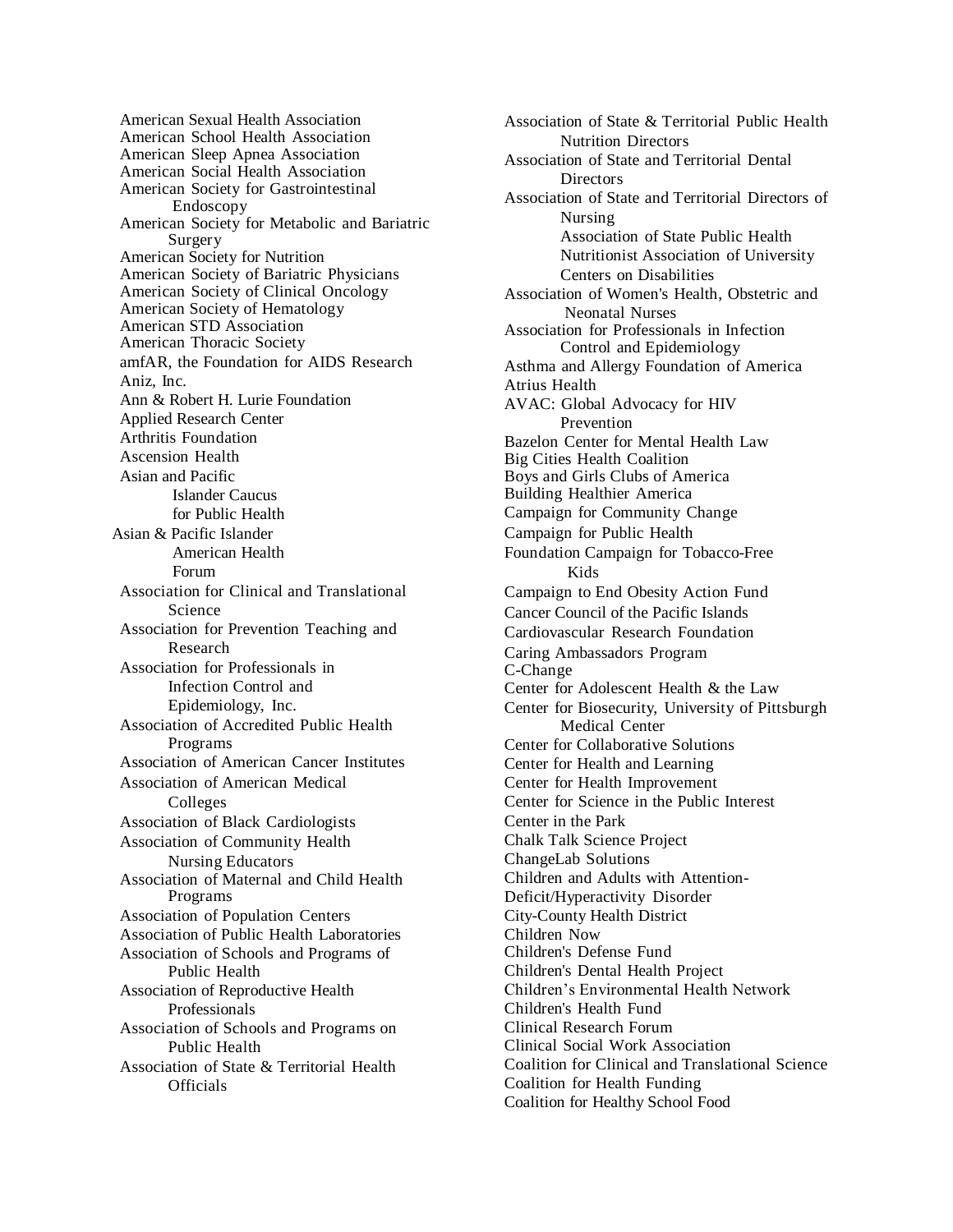Colon Cancer Alliance Columbia University Mailman School of Public Health Commissioned Officers Association of the U.S. Public Health Service CommonHealth ACTION Community Access National Network Community Action Partnership Community Catalyst Community Clinic Consortium Community Food Security Coalition Community Organizations in Action Consortium of Academic Health Centers for Integrative Medicine Cooley's Anemia Foundation Council for Diabetes Prevention Council of State and Territorial Epidemiologists Counter Tools Crohn's and Colitis Foundation of America Defeat Diabetes Foundation Defeat Diabetes Fund Dialysis Patient Citizens Digestive Disease National Coalition Dignity Health Directors of Health Promotion and Education Disability Policy Consortium Diversified Resources Group Doctors for America Dystonia Medical Research Foundation Enhance Asian Community on Health Epilepsy Foundation Every Child By Two – Carter/Bumpers Evidence-Based Leadership Council Champions for Immunizations Faces & Voices of Recovery Families in Good Health Families USA Family Violence Prevention Fund Family Voices Federation of Associations in Behavioral & Brain Sciences Field Research Corporation Fight Colorectal Cancer Friends of AHRQ Friends of NCHS Friends of SAMHSA Futures Without Violence GBS|CIDP Foundation International Global AIDS Alliance Global Liver Institute Grassroots Organizing

Health Care for America Now Health Promotion Advocates Health Resources in Action Health Rights Organizing Project Healthcare Leadership Council Healthcare Ready **HealthHIV** Healthy Communities Coalition Healthy Schools Campaign Healthy Schools Network Healthy Teen Network Healthy Weight Partnership Heartland Alliance for Human Needs and Human Rights Hep C Connection Hepatitis B Foundation Hepatitis B Initiative of Washington, D.C. (HBI-DC) Hepatitis Foundation International Hispanic Health Initiatives, Inc. HIV Medicine Association HIV Prevention Justice Alliance Immunization Action Coalition Infectious Diseases Society of America INSPIREHealth.org Institute for Alternative Futures Institute for Public Health Innovation Institute for Public Strategies Institute of Social Medicine and Community Health Integrated Healthcare Policy Consortium International Association for Indigenous Aging International Board of Lactation Consultant Examiners International Certification and Reciprocity Consortium (IC&RC) International Foundation for Functional Gastrointestinal Disorders International Health, Racquet & Sportsclub Association Interstitial Cystitis Association Iron Disorders Institute Jeffrey Modell Foundation KaBOOM! Lakeshore Foundation Latino Health Insurance Program, Inc. Laotian American National Alliance League of United Latin American Citizens Lung Cancer Alliance Lymphoma Foundation of America Main Street Alliance Making Change for Children March of Dimes Foundation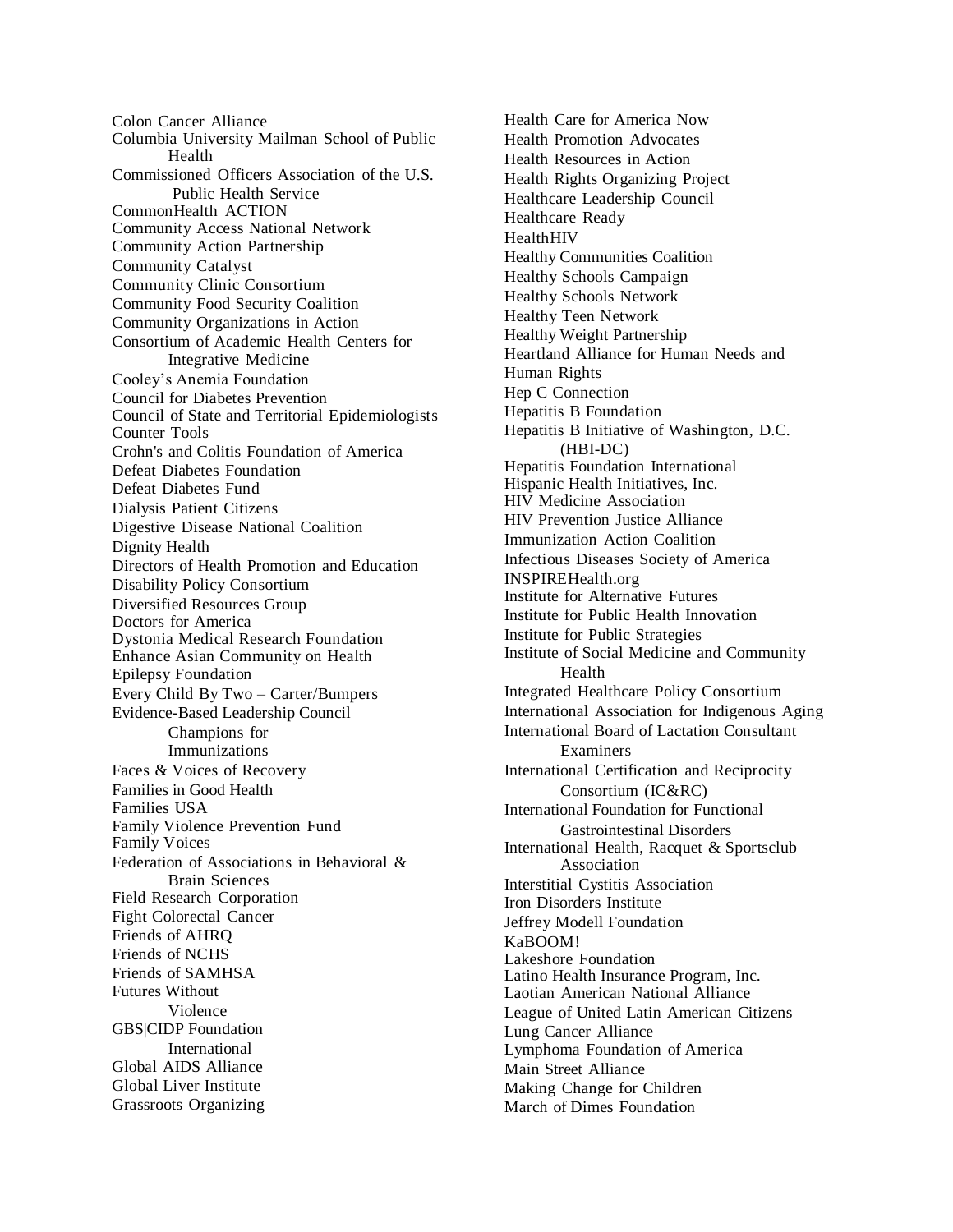Marfan Foundation Meals on Wheels America Media Policy Center MedImmune MEND Foundation Mended Little Hearts Mennin Consulting and Associates Mental Health America METAvivor MESA Public Health Associates Metropolitan Community Churches Mother & Child Health Coalition My Brother's Keeper National AHEC Organ ization National Alliance of Multi-ethnic Behavioral Health Associations National Alliance of State and Territorial AIDS Directors National Alopecia Areata Foundation National Asian American Pacific **I**slander Mental Health Association National Assembly on School-Based Health Care National Association for Public Health Statistics and Information Systems National Association for Sport and Physical Education National Association for the Advancement of Colored People National Association of Area Agencies on Aging (n4a) National Association of Chain Drug S tor es National Association of Children's H o s p itals National Association of Chronic Disease Directors National Association of Community Health Centers, Inc. National Association of Counties National Association of County and City Health Officials National Association of County Behavioral Health & Developmental Disability Directors National Association of Hepatitis Task Forces

National Association of Local Boards of Health National Association of People with A I DS National Association of Public Hospitals and Health Systems National Association of School **Nurses** National Association of Social **Workers** National Association of State Alcohol and Drug Abuse Directors National Association of State Head Injury Administrators National Association of State Mental Health Program Directors National Athletic Trainers' Association National Birth Defects Prevention Network National Black Leadership Commission on AIDS National Blood Clot Alliance National Business Coalition o n Health National Center for Disaster Preparedness National Center for Health Care National Center for Healthy Housing National Coalition for LGBT Health National Coalition for Promoting Physical Activity National Coalition of STD Directors National Coalition on Health Care National Commission for Health Education Credentialing, Inc. National Committee for Quality **Assurance** National Consumer Voice for Long - Term Care National Council for Behavioral Health National Council of Asian Pacific Islander **Physicians** National Council of Jewish Women National Council of La Raza National Council of Youth Sports National Council on Aging National Education Association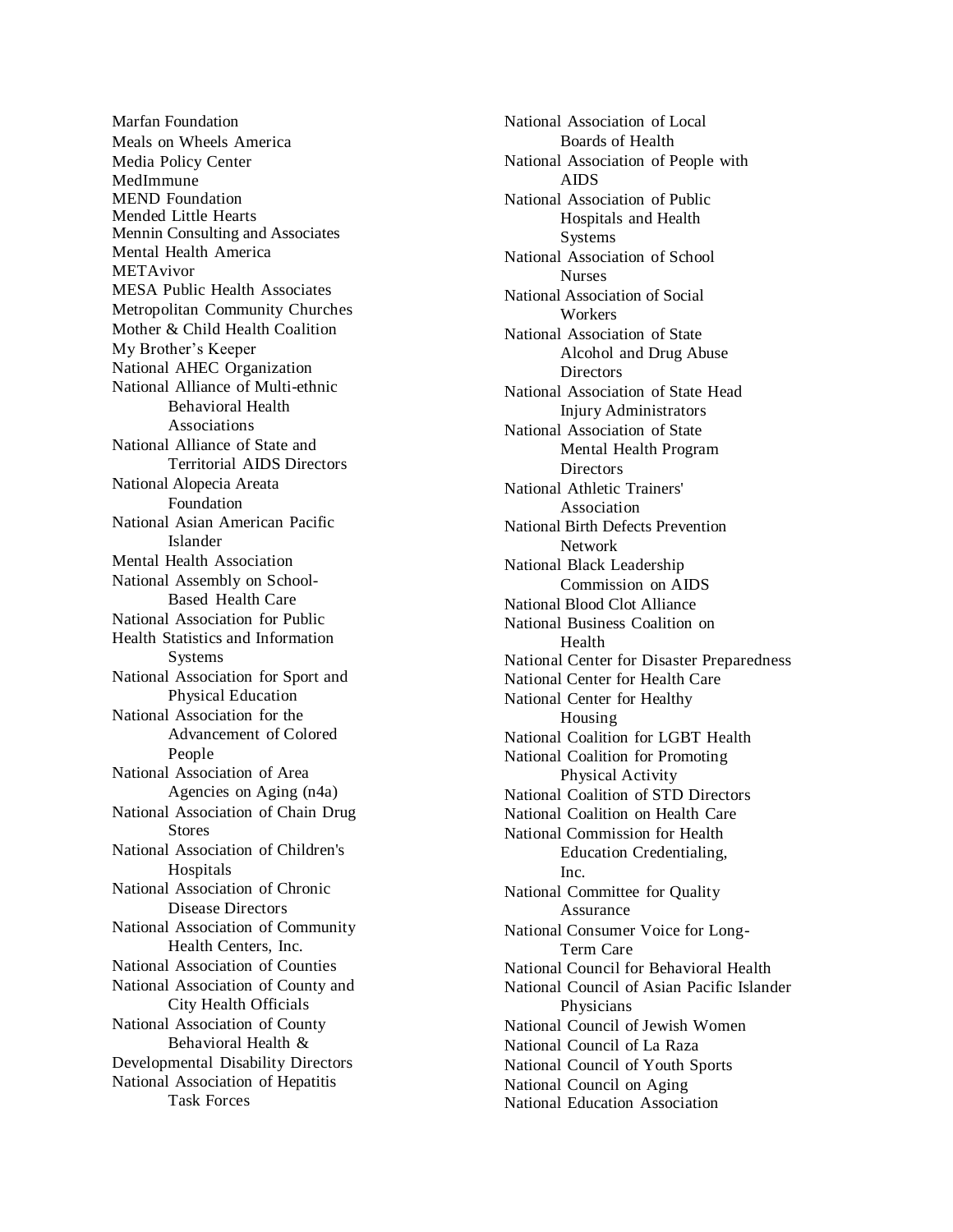National Environmental Health Association National Family Planning & Reproductive Health Association National Federation of Families for Children's Mental Health National Forum for Heart Disease and Stroke Prevention National Foundation for Infectious Diseases National Health Council National Health Equity Coalition National Health Law Program National Healthy Start Association National Hemophilia Association National Hispanic Health Foundation National Hispanic Medical Association National Indian Project Center National Initiative for Children's Healthcare **Ouality** National Institute for Children's Health Quality National Interscholastic Athletic Administrators Association National Kidney Foundation National Korean American Service and Education Consortium National Latina Institute for Reproductive Health National Latino AIDS Action Network National Latino Tobacco Control Network (NLTCN) National League of Cities National Minority AIDS Council National MS Society National Network of Public Health Institutes National Nursing Centers Consortium National Nursing Network Organization National Parks Conservation Association National Partnership for Women & Families National Patient Advocate Foundation National Physicians Alliance National Prevention Science Coalition National Psoriasis Foundation National REACH Coalition National Recreation and Park Association National Resource Center on Domestic Violence National Rural Health Association National Safety Council National Viral Hepatitis Roundtable National Volunteer Fire Council National WIC Association National Wildlife Federation National Women and AIDS Collective (VT) Native Health

NEA Health Information Network **Nemours** NephCure Kidney International NIRSA: Leaders in Collegiate Recreation North American Management North American Quitline Consortium Northeast Business Group on Health Northwest Federation of Community Organizations Novo Nordisk Oasis Institute Obesity Action Coalition **OCA** Omada Health Oncology Nursing Society Oral Health America Out of Many, One Ovarian Cancer National Alliance Pacific Business Group on Health PATHS Education Worldwide A Partnership of Diabetics Partnership for Prevention Pediatric Pharmacy Advocacy Group Peggy Lillis Foundation Pew Children's Dental Campaign Physician Assistant Education Association Physicians for Social Responsibility Planned Parenthood Federation of America PolicyLink Population Association of America Prevent Blindness America Prevent Cancer Foundation Prevention Connections Prevention Institute Preventive Cardiovascular Nurses Association Professional Association of Social Workers in HIV and AIDS Project Inform Public Health Foundation Public Health Institute Public Health Law and Policy Public Health Management Corporation Public Health Solutions Pulmonary Fibrosis Advocates Pulmonary Hypertension Association Quality Home Care Services Rails-to-Trails Conservancy Raising Women's Voices for the Health Care We Need Retrofit Rescue Social Change Group Research Institute for Independent Living Respiratory Health Association Rural AIDS Network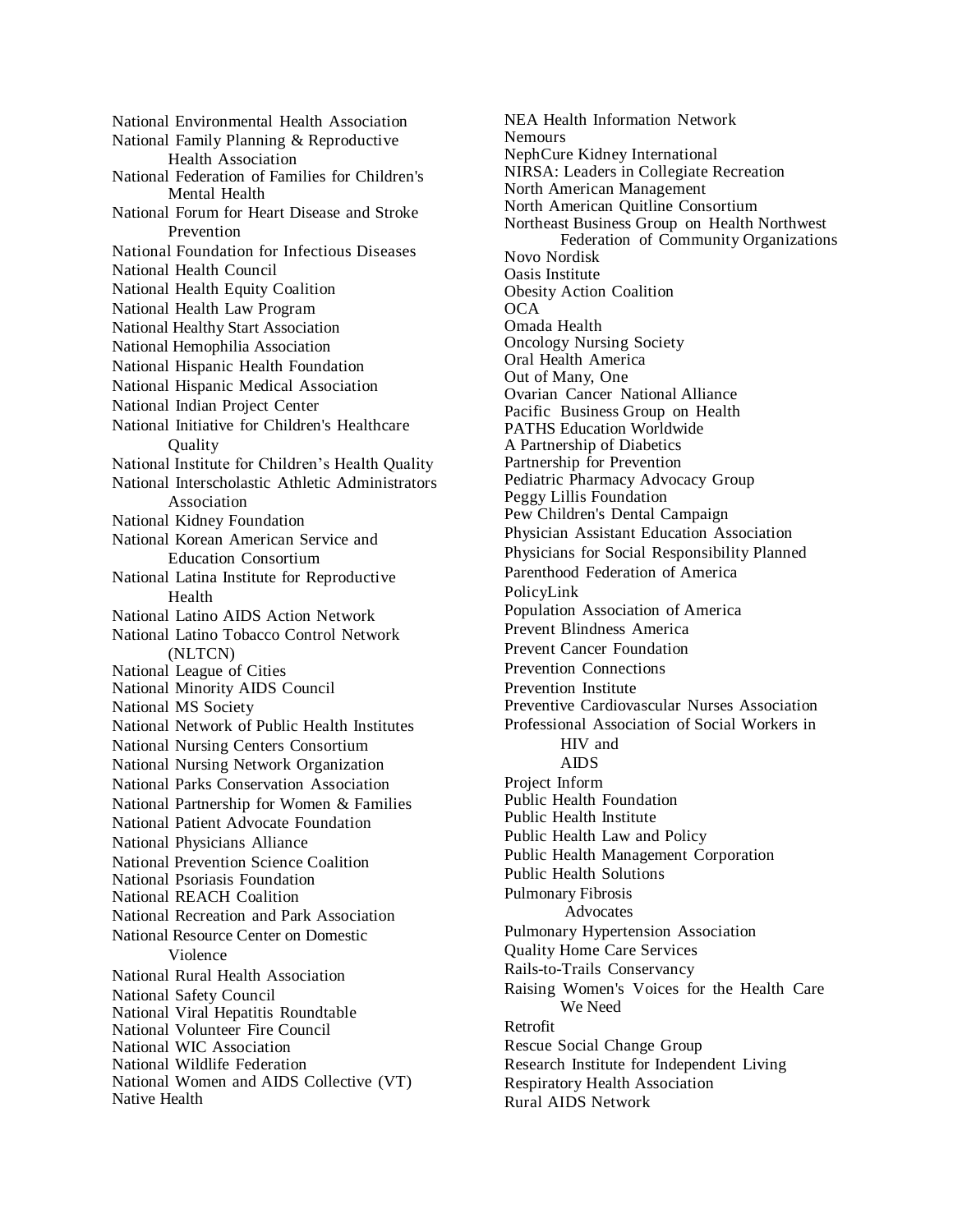RX-SafeNet RWJF Center for Health Policy Safe Kids Worldwide Safe Routes to School National Partnership Safe States Alliance Samuels and Associates School Social Work Association of America School-Based Health Alliance Scleroderma Foundation Service Employees International Union Sexuality Information and Education Council of the U.S. Sigma X, The Scientific Research Society Sleep Research Society Small Business Majority Society Against STI's & HIV Society for Adolescent Health and Medicine Society for Advancement of Violence and Injury Research Society for Healthcare Epidemiology of America Society for Heart Attack Prevention & Eradication (SHAPE) Society for Public Health Education Society for Vascular Surgery Society of Behavioral Medicine Society of General Internal Medicine Spina Bifida Association Sports & Fitness Industry Association State and Territorial Injury Prevention Directors Association State Associations of Addiction Services Strategic Health Concepts Sudden Cardiac Arrest Association Summit Health Institute for Research and Education, Inc. Susan G. Komen Teal Toes Tethys Bioscience, Inc. The AIDS Institute The American Federation of Teachers The Arc of the United States The Center for HIV Law and Policy The Corporate Hepatitis Alliance The Global Justice Institute The National Alliance to Advance Adolescent Health The National LGBT Cancer Project - Out With Cancer The Obesity Society The Women's Caucus Tomorrow Matters! Treatment Access Expansion Project

Treatment Action Group Trust for America's Health U.S. Hereditary Angiodema Association U.S. PIRG U.S. Soccer Foundation United Church of Christ, Justice and Witness **Ministries** United Fresh Produce Association United Methodist Church, General Board of Church and Society United Ostomy Associations of America United States Breastfeeding Committee United States Conference of Mayors United Way Worldwide Up2Us Upstream Public Health Urban Coalition for HIV/AIDS Prevention Services Voices for America's Children VSP Vision Care Wholesome Wave WomenHeart: The National Coalition for Women with Heart Disease YMCA of the USA Young Invincibles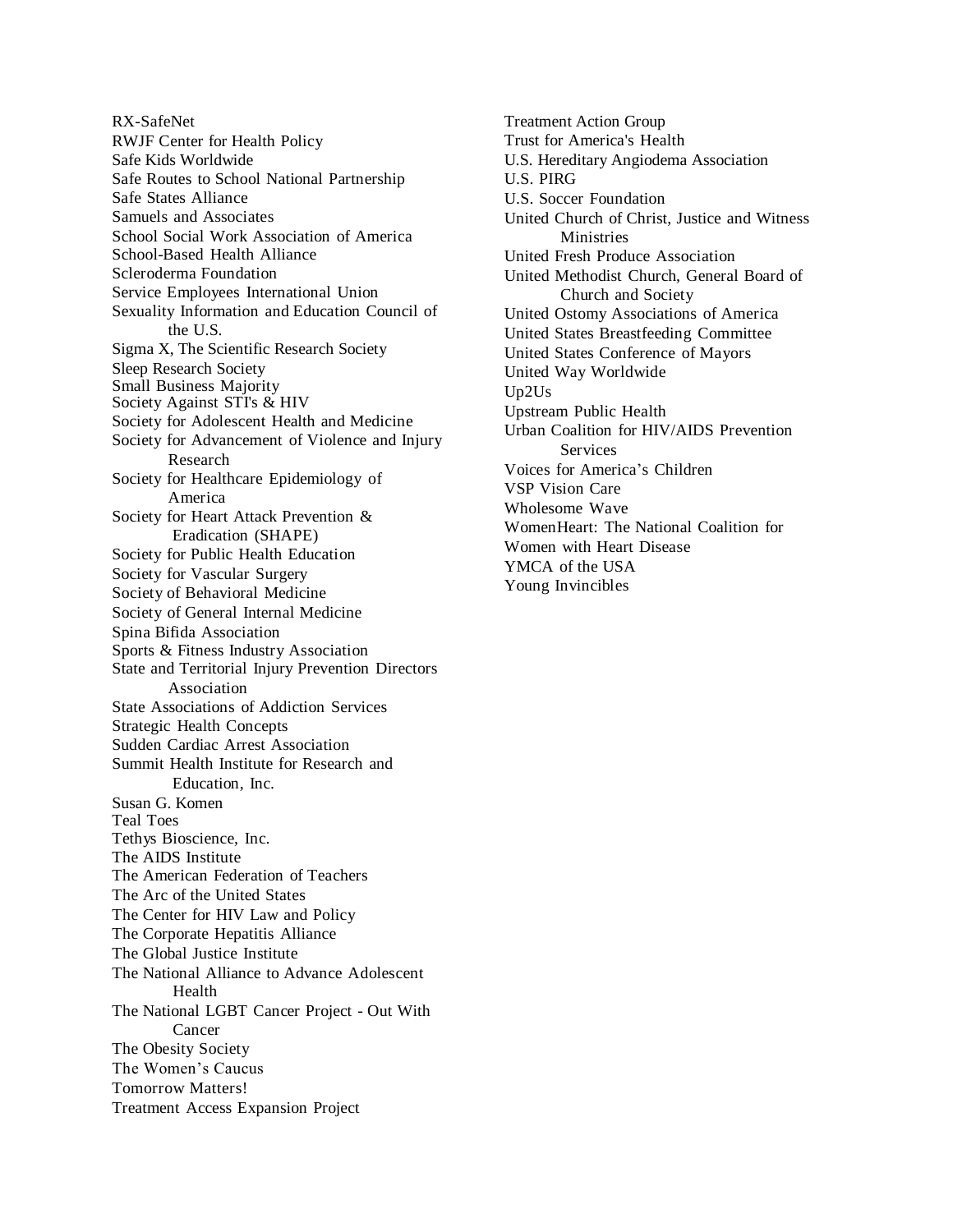## **State Organizations**

## Alabama

AIDS Alabama Alabama Public Health Association American Lung Association in Alabama Birmingham AIDS Outreach Element Health, Inc. Lakeshore Foundation Shoals Community Clinic South Alabama Regional Planning Commission Southern AIDS Coalition, Inc.

## Alaska

Alaska Public Health Association American Lung Association in Alaska

#### Arizona

Ability 360 American Academy of Pediatrics, Arizona **Chapter** American Lung Association in Arizona Arizona Center for Law in the Public Interest Arizona Collaborative for Adolescent Health Arizona Health Care Assocation Arizona Medical Association Arizona Public Health Association Arizona Partnership for Immunization Arizona Rural Health Association Asian Pacific Community in Action Canyon Ranch Center for Prevention & Health Promotion Cococino County Public Health Services **District** Dignity Health Mental Health America of Arizona Maricopa County Department of Public Health Maricopa Integrated Health System Native Health Protecting Arizona's Family Coalition Southwest Human Development, Inc. West Valley Neighborhoods Coalition

## Arkansas

Ability360 American Lung Association in Arkansas Arkansas Public Health Association Community Health Centers of Arkansas, Arkansas Primary Care Association The Living Affected Corporation University of Arkansas for Medical Sciences California ACCESS Women's Health Justice AIDS Project Los Angeles All Saints Home Care And Referral Services AltaMed Health Services American Academy of Pediatrics – California Chapter 4 American Lung Association in California APLA Health Asian & Pacific Islander Wellness Center Pacific AIDS Intervention Team Association of Asian Pacific Community Health **Organizations** Beach Cities Health District Berkeley Media Studies Group Bienestar Human Services Breastfeeding Task Force of Greater Los Angeles California Association of Alcoholism and Drug Abuse Counselors California Center for Public Health Advocacy California Conference of Local Health Department Nursing Directors California Conference of Local Health Officers California Food Policy Advocates California Foundation for the Advancement of Addiction Professionals California Hepatitis C Task Force California Immigrant Policy Center California Institute for Mental Health California Newsreel California Pan-Ethnic Health Network California Partnership California Primary Care Association California Public Health Association California WIC Associaiton Camptonville Community Partnership North California Public Health Association South California School Health Centers Association California WIC Association Center for Behavioral Epidemiology & Community Health Center for Collaborative Solutions Central California Asthma Collaborative Children's Hospital and Research Center Oakland Clinica Monseñor Oscar A. Romero Clinica Sierra Vista Coalition for Humane Immigrant Rights of LA Community Health Councils Community Health Improvement Partners Conrad House, Inc.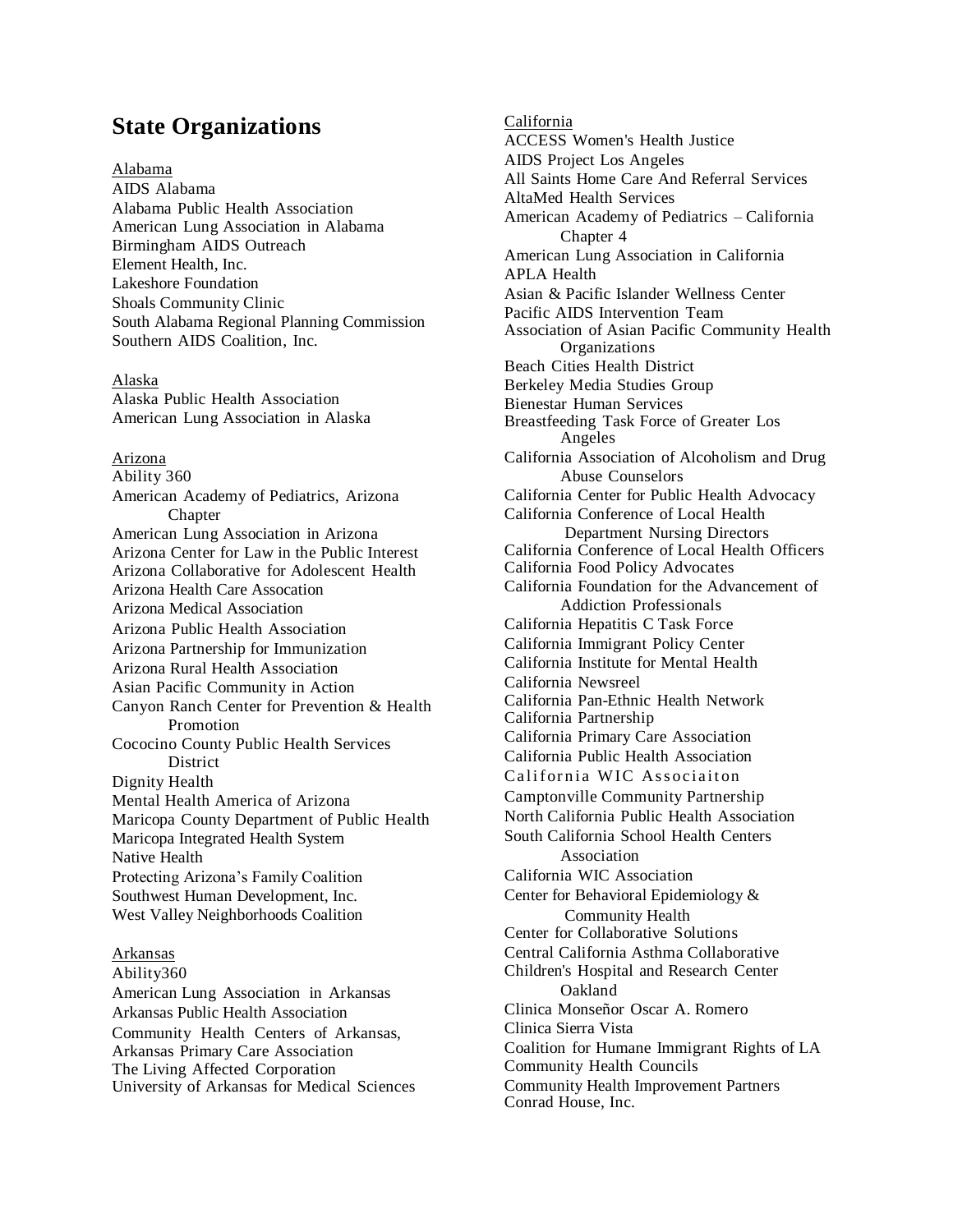County Health Executives Association of California County of San Diego County of San Diego Health & Human Services Agency County of Los Angeles Department of Public Health County of Santa Clara, California County of Sonoma, California Cultiva La Salud Desert AIDS Project Families in Good Health First 5 First 5 LA The Greenlining Institute Having Our Say Coalition Health Justice Network Health Officers Association of California Hemophilia Council of California Hemophilia Foundation of Southern California Hep B Free Long Beach HLN Consulting, LLC Irvine Community Drug Prevention JWCH Institute, Inc. Kalusugan Community Services Korean Resource Center Latino Coalition for a Healthy California Libreria del Pueblo Inc. Los Angeles County Department of Public Health North County Health Services Partners in Care Foundation Prochilo Health, Inc. Public Health Advocates Redwood AIDS Information Network & **Services** Regional Asthma Management & Prevention Senior Moments Solano County Health and Social Services Department South Bay Coalition Southern California Public Health Association Special Services for Groups, Inc. - PALS for Health STOP AIDS Project Taulama for Tongans Thai Health and Information Services, Inc. The California Hepatitis Alliance The Friends of AIDS Foundation The Greenlining Institute The Wall Las Memorias Project Tongan American Youth Foundation United Cambodian Community

Colorado American Lung Association in Colorado Boulder County Public Health Colorado AIDS Project Colorado Association of Local Public Health **Officials** Colorado Association of School Nurses Colorado Children's Immunization Coalition Colorado Community Health Network Colorado Public Health Association Colorado Progressive Coalition Colorado Public Health Association Community Health Association of Mountain/Plains States Denver Public Health Jefferson County Public Health LiveWell Colorado Montrose County School District Northern Colorado AIDS Project Tri County Health Department

## Connecticut

American Academy of Pediatrics, Connecticut Chapter American Lung Association in Connecticut Connecticut Association of Directors of Health Connecticut Certification Board Connecticut Citizen Action Group Connecticut Directors of Health Association Connecticut Public Health Association Khmer Health Advocates, Inc. Newington Senior and Disabled Center Senior Resources Agency on United Action Connecticut

## Delaware

American Academy of Pediatrics, Delaware **Chapter** Delaware Academy of Medicine American Lung Association in Delaware Center for Health Promotion Delaware Public Health Association Health Education Network of Delaware Nemours Health and Prevention Services The Ministry of Caring, Inc. District of Columbia

American Lung Association in the District of Columbia DC Breastfeeding Coalition, Inc. George Washington University Cancer **Center**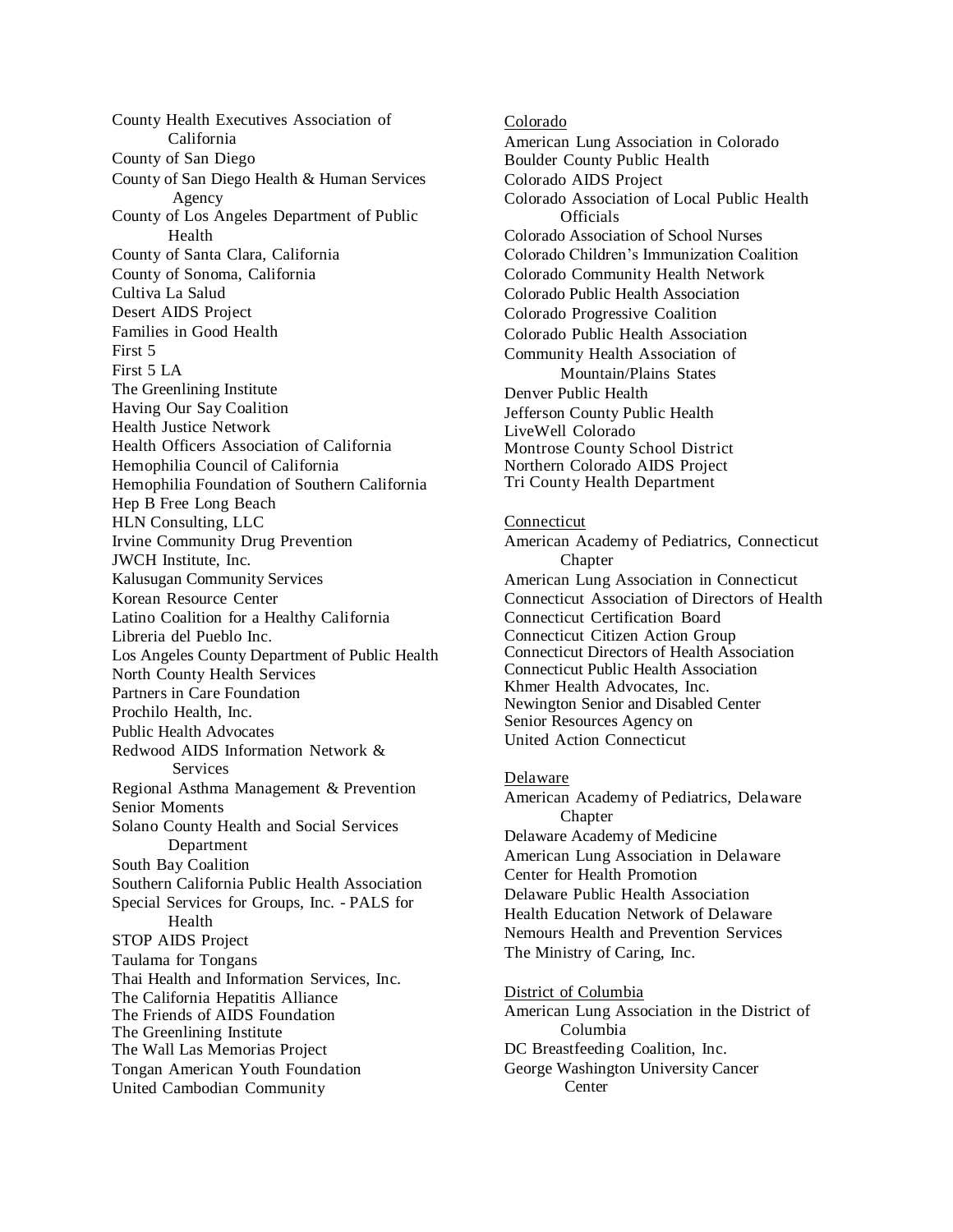Metropolitan Washington Public Health Association MidAtlantic Business Group on Health Sumner M. Redstone Center for Prevention and Wellness, George Washington University

## Florida

AIDS Service Association of Pinellas ALERT Health, Inc. American Lung Association in Florida District Health Department #10 DYNS Services, Inc. Elder Options Florida Health Care Coalition Florida Public Health Association ISAIAH Nemours Florida Prevention Initiative NOFLAweb.org Okaloosa AIDS Support and Informational Service, Inc. Project GRACE Riverfund, Inc. (The River Fund) Suncoast Hospice Suncoast PACE Wolfson Wellness Youth Education Services

#### Georgia

AIDS Research Consortium of Atlanta American Lung Association in Georgia Atlanta Regional Health Forum Bryan County Health Department Camden County Health Department Center for Pan Asian Community Services, Inc Chatham County Health Department Effingham County Health Department Emory University Georgia AIDS Coalition Georgia Equality Georgia Public Health Association Glynn County Health Department Grady Health System Infectious Disease Program HIV Dental Alliance Institute for Health and Productivity Studies, Rollins School of Public Health, Emory University Institute of Public Health, Georgia State University Liberty County Health Department Long County Health Department McIntosh County Health Department

Morehouse School of Medicine Prevent Blindness Georgia The Youth Becoming Healthy Project, Inc.

Hawaii American Academy of Pediatrics – Hawaii **Chapter** American Lung Association in Hawaii Cancer Council of the Pacific Islands CHOW Project Faith Action for Community Equity Hawaii Island HIV/AIDS Foundation Hawai'i Primary Care Association Hawaii Public Health Association Malama Pono Health Services Papa Ola Lokahi

#### Idaho

Allies Linked for the Prevention of HIV  $&$  AIDS American Lung Association in Idaho Idaho Community Action Network Idaho Public Health Association

Illinois Advocate Good Shepard Hospital AIDS Foundation of Chicago American Academy of Pediatrics, Illinois **Chapter** American Heart Association – Midwest Affiliate American Lung Association in Illinois Asian Health Coalition Building a Healthier Chicago Cerro Gordo County Department of Public Health Chicago Department of Public Health Chicago Hispanic Health Coalition Chicago House and Social Service Agency Children's Heart Foundation Consortium to Lower Obesity in Chicago Children Cook County Department of Public Health David Ostrow & Associates, LLC Employers Coalition on Health Illinois African American Coalition for Prevention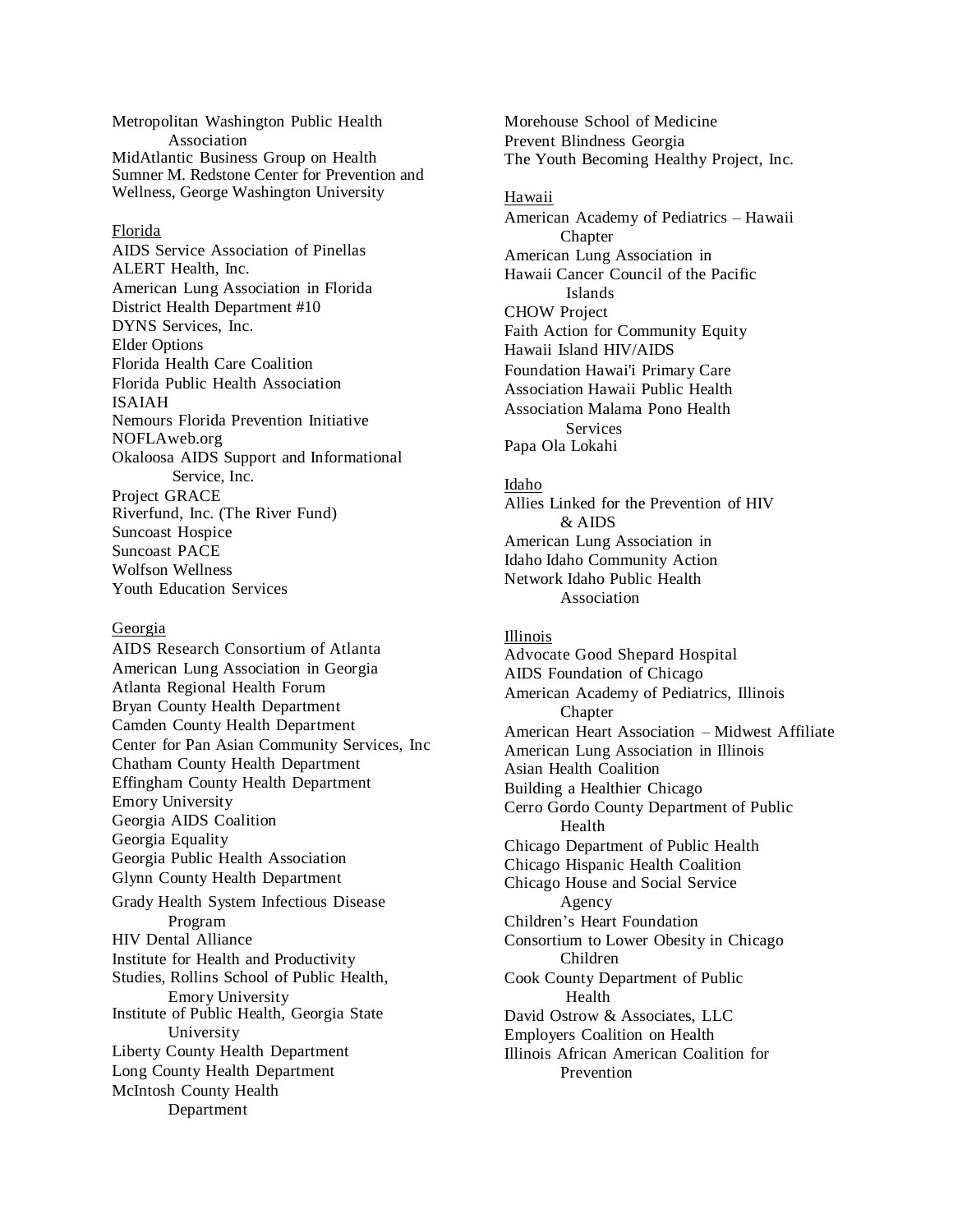Illinois Alliance to Prevent Obesity Illinois Association of Public Health **Administrators** Illinois Maternal and Child Health Coalition Illinois Primary Health Care Association Illinois Public Health Association Illinois Public Health Institute Lee County Health Department Madison County Health Committee Chairman MidAmerica Center for Public Health Practice MidAmerica Public Health Training Center Midwest Business Group on Health Northern Illinois Public Health Consortium Open Door Clinic Presence Mercy Medical Center Health Institute Project VIDA Respiratory Health Association Springfield Harm Reduction Initiative The Phoenix Center Total Health Awareness Team Western Illinois Area Agency on Aging

## Indiana

American Lung Association in Indiana Fayette County Health Department Indiana Association of Public Health Physicians and Local Health Departments Organization, Inc. Indiana Association of School Nurses Indiana Primary Health Care Association Indiana Public Health Association Rx-SafeNet State of Indiana, State Personnel Department

## Iowa

AIDS Project of Central Iowa American Lung Association in Iowa Community Cedar County Public Health HIV/Hepatitis Advocates of Iowa Network Iowa Counties Public Health Association Iowa Public Health Association Kossuth County Public Health Stewart Memorial Community Hospital Wilson Resource Center Winnesehiek County Board of Health

## Kansas

American Lung Association in Kansas Kansas Association for the Medically Underserved Kansas Association of Local Health **Departments** Kansas Breastfeeding Coalition

Kansas Public Health Association Lawrence-Douglas County Health Department

## Kentucky

AIDS Interfaith Ministries of Kentuckiana, Inc American Lung Association in Kentucky Christian County Health Department Kentucky Health Departments Association Kentucky Public Health Association Kentucky Voices for Health

#### Louisiana

American Academy of Pediatrics – Louisiana **Chapter** American Lung Association in Louisiana Health Law Advocates of Louisiana, Inc. Louisiana Primary Care Association Louisiana Public Health Association Louisiana Public Health Institute

#### Maine

American Lung Association in Maine Maine Health Management Coalition MaineHealth Maine Primary Care Association Maine Public Health Association Maine People's Alliance

#### Maryland

AIDS Action Baltimore American Lung Association in Maryland CASA de Maryland Dorchester County Health Department Johns Hopkins AIDS Education and Training Center Johns Hopkins Institute for Health and Productivity Studies Latino Public Health Network at Johns Hopkins Maryland Association of County Health Officers Maryland Partnership for Prevention Maryland Public Health Organization MidAtlantic Business Group on Health Moveable Feast Older Women Embracing Life Red Circle Wellness South Asian Americans Leading Together Trans-United

Massachusetts American Lung Association in Massachusetts Boston Alliance for Community Health Boston Public Health Commission Boston University School of Public Health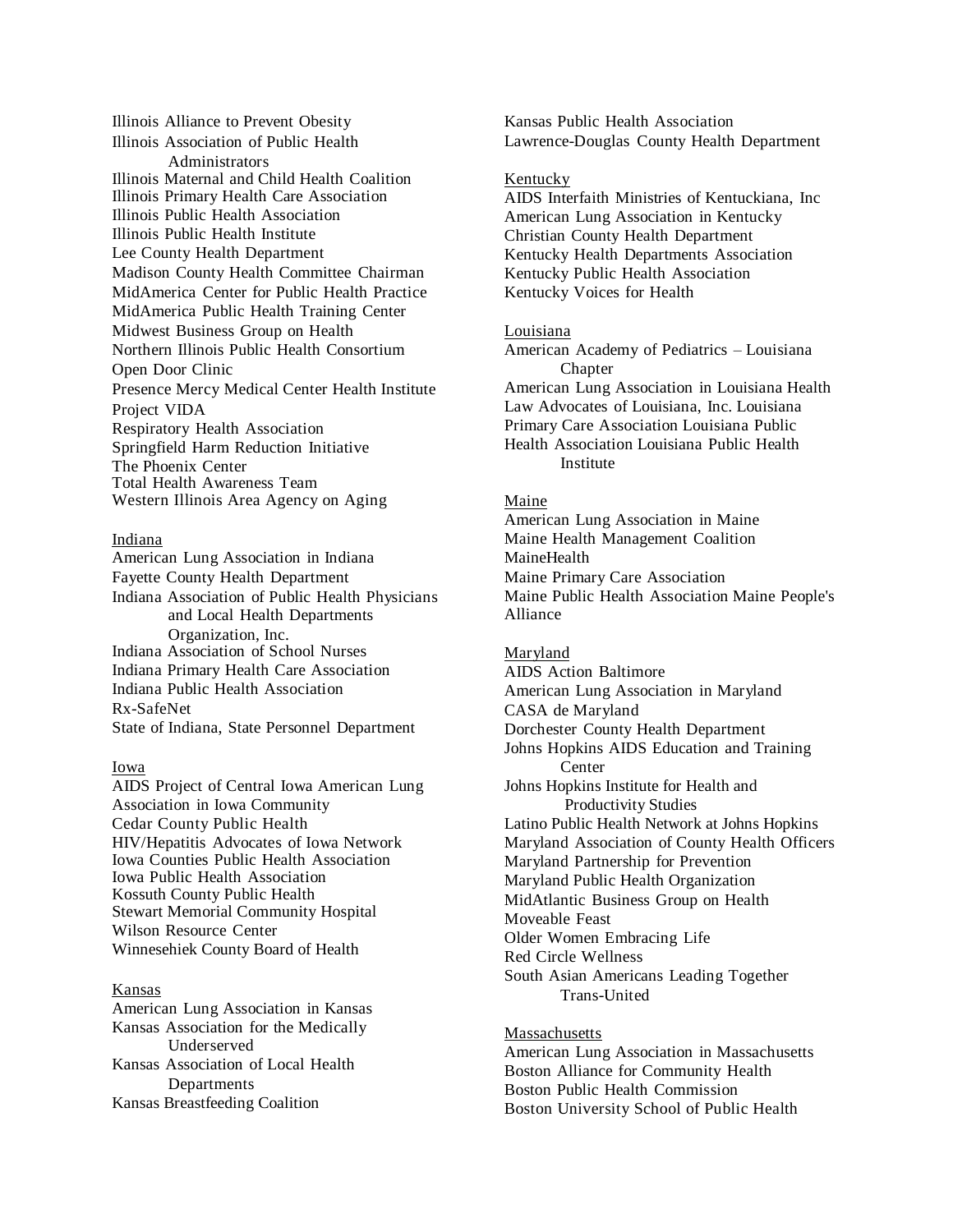Cambridge Health Alliance Dorchester County Health Department Duxbury Council on Aging Elder Services of the Merrimack Valley, Inc. Elder Services of the Worcester Area, Inc. Ethos Greater Fall River Partners for a Healthier Community, Inc. The Family Van Greater Holyoke YMCA Health Resources in Action, Inc. Healthy Living Cape Cod Home Care Alliance of MA Immigrant Service Providers Group/Health LUK, Inc. La Alianza Hispana Massachusetts Healthy Communities System Massachusetts League of Community Health Centers Massachusetts Public Health Association Metropolitan Area Planning Council New England AIDS Education and Training Center New England Wellness Foundation Partners for a Healthier Community Plymouth AIDS Support Services Victory Programs, Inc. WalkBoston Western Massachusetts Center for Healthy **Communities** 

## Michigan

American Academy of Pediatrics – Michigan Chapter American Lung Association in Michigan Benzie Leelanau District Health Department Huron County Health Department Joy-Southfield Community Development Corporation Marquette County Health Department Michigan Association for Local Public Health Michigan Association of School Nurses Michigan Breastfeeding Network Michigan Positive Action Coalition Michigan Primary Care Association Michigan Public Health Association Michigan Public Health Institute Monroe County Public Health Department Public Health-Monroe County Tuscola County Health Department United Health Organization

Minnesota A Partnership of Diabetics (A-POD) American Cancer Society Cancer Action Network - Minnesota American Lung Association in Minnesota ClearWay Minnesota Cottonwood-Jackson Community Health Service Des Ahrens Lactation Consulting Local Public Health Association of Minnesota Minnesota Academy of Nutrition and Dietetics Minnesota AIDS Project Minnesota Association of Community Health **Center** Minnesota Public Health Association TakeAction Minnesota

#### **Mississippi**

American Lung Association in Mississippi Mississippi Primary Health Care Association Mississippi Public Health Association

## Missouri

American Lung Association in Missouri Clay County Public Health Center Doorways Interfaith Housing Health Care Foundation of Greater Kansas **C**ity Missouri Association of Local Public Health Agencies Missouri Hepatitis C Alliance Missouri Primary Care Association Missouri Public Health Association Scotland County Health Department

## Montana

American Lung Association in Montana Association of Montana Public Health **Officials** Beaverhead County Public Health Department Butte-Silver Bow Health Department Gallatin City-County Health Department Indian People's Action Montana Montana Primary Care Association Montana Public Health Association Organizing Project Montana Public PureView Health Center Health Association RiverStone Health Teton County Health Department

## Nebraska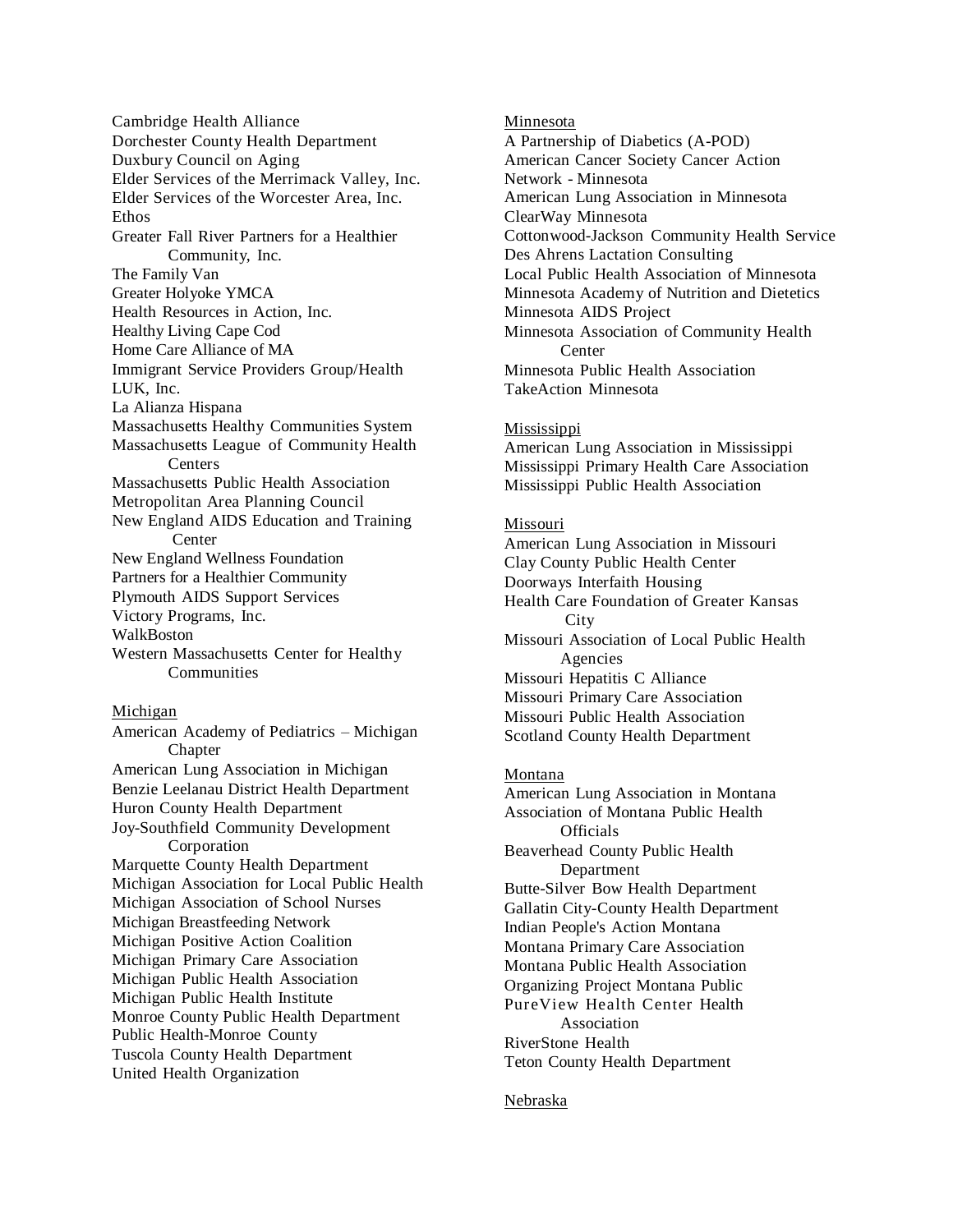American Lung Association in Nebraska CityMatCH Nebraska AIDS Project Nebraska Appleseed Nebraska Cancer Coalition Nebraska Public Health Association Nebraska State Association of County & City Health Officials Nebraska Urban Indian Health Coalition Public Health Association of Nebraska

#### Nevada

American Lung Association in Nevada Nevada Public Health Association Partners for a Healthy Nevada Progressive Leadership Association of Nevada

New Hampshire American Academy of Pediatrics – New Hampshire Pediatric Society (State Chapter) American Lung Association in New Hampshire Bi-State Primary Care Association Community Health Institute Granite State Organizing Project New Hampshire Public Health Association

New Jersey American Lung Association in New Jersey Central Jersey Family Health Consortium Hepatitis C Association Hyacinth AIDS Foundation MAAT Center New Jersey Association of County Health **Officers** New Jersey Association of Mental Health and Addiction Agencies, Inc. New Jersey Health Officers Association New Jersey Primary Care Association New Jersey Public Health Association New Jersey Public Health Institute New Jersey Women and AIDS Network New Jersey YMCA State Alliance

## New Mexico

American Lung Association in New Mexico First Nations Community HealthSource New Mexico Healthier Weight Council New Mexico Hepatitis C Alliance New Mexico Primary Care Association New Mexico Public Health Association

New York African Services Committee American Academy of Pediatrics - New York 1 Chapter American Academy of Pediatrics - New York 2 **Chapter** American Academy of Pediatrics - New York 3 Chapter American Lung Association in New York Amethyst Women's Project B Free CEED Coalition Be Active New York State Black Women's Blueprint Bronx Health REACH Brooklyn Perinatal Network, Inc. CEO Services Claire Heureuse Community Center, Inc Community Health Care Association of New York State FamilyCook Productions Fund for Public Health in New York City Gay Men of African Descent Harlem United Community AIDS Center, Inc. Harm Reduction Coalition Hepatitis Outreach Network Heritage Health and Housing HIV Law Project Korean Community Services of Metropolitan New York Latino Commission on AIDS Liberty Research Group Love Alive International Lower East Side Harm Reduction Center Make the Road New York New York Academy of Medicine New York Harm Reduction Educators, Inc. New York Immigration Coalition New York Public Health Association New York Society for Gastrointestinal Endoscopy New York State Association of County Health Officials NYC Department of Health and Mental Hygiene NYC Hepatitis B Coalition NYU Langone Medical Center Public Health Association of New York City Status C Unknown Suffolk County Department of Health The Amos Project The Community Heart Health Coalition of Ulster County The Hepatitis C Mentor & Support Group, Inc. The Seneca Nation of Indians The Wellness Institute of Greater Buffalo

The Women's Center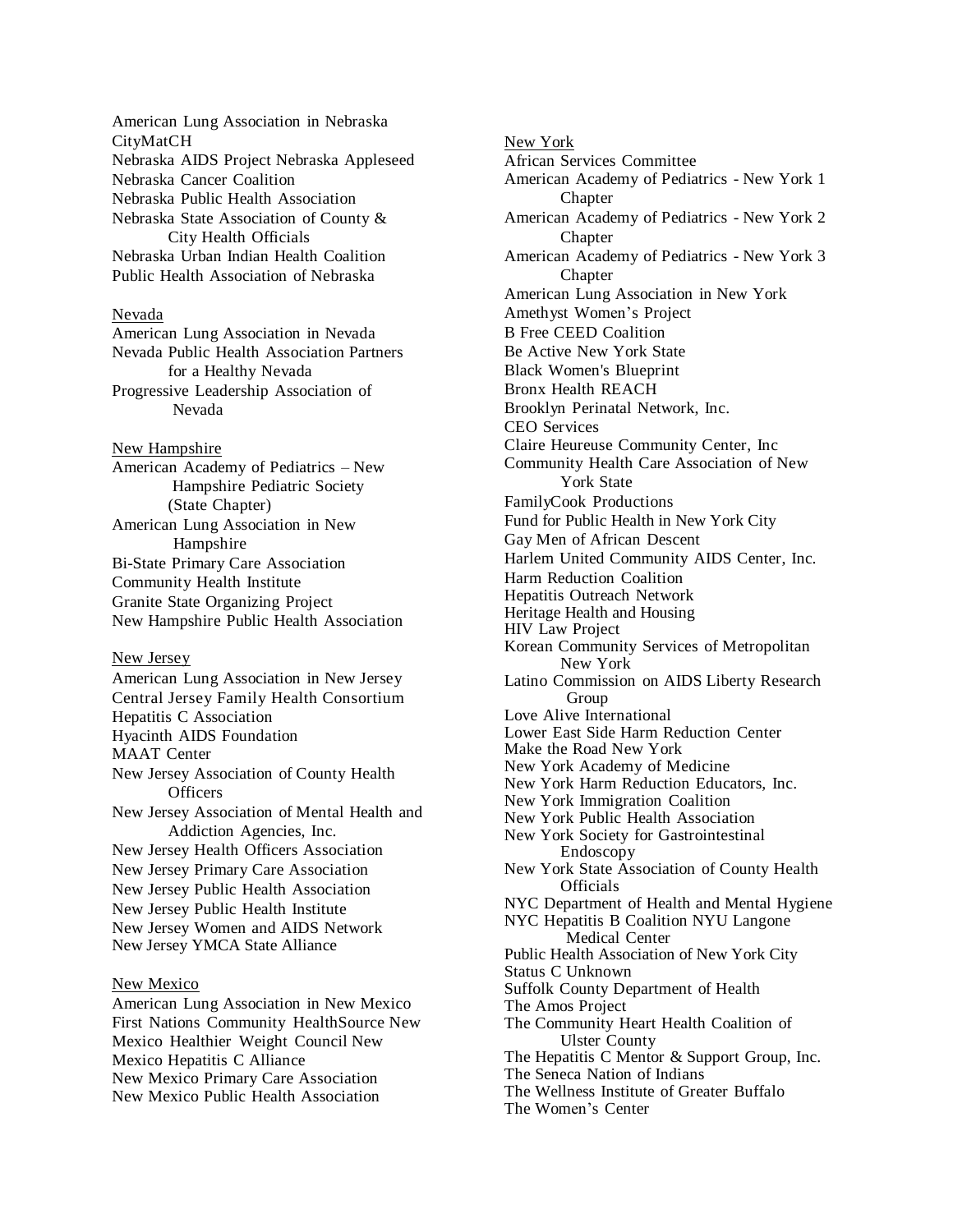VillageCare Visual AIDS for the Arts, Inc

North Carolina American Academy of Pediatrics - NC Chapter American Lung Association in North Carolina Asthma Alliance of North Carolina Centralina Area Agency on Aging Granville Vance Public Health Levine Senior Center Nia's Ark North Carolina Alliance for Health North Carolina Association of Local Health **Directors** North Carolina Community Health Center Association North Carolina Fair Share North Carolina Harm Reduction Coalition North Carolina Public Health Association Prevention Partners Granville Vance Public Health Pitt County Memorial Hospital Pediatric Asthma Services Southern HIV/AIDS Strategy Initiative Western North Carolina AIDS Project

## North Dakota

American Lung Association in North Dakota Barnes ON THE MOVE Partnership Ehrens Consulting North Dakota Association for the Education of Young Children North Dakota Dietetic Association North Dakota Medical Association North Dakota Public Health Association On the Move, A Community Public Health Partnership Young People's Healthy Heart Program

#### Ohio

American Lung Association in Ohio Asian Services In Action Association of Nurses in AIDS Care Association of Ohio Health Commissioners Cerebral Palsy Association of Ohio Cuyahoga County Board of Health Mahoning Valley Organizing Collaborative Miami Valley Positives for Positives Northeast Ohio Alliance for Hope Ohio AIDS Coalition Ohio Alliance for Retired Americans Ohio Asian American Health Coalition Ohio Association of Community Health Centers Ohio Public Health Association

Progress Ohio Southeast Ohio Breastfeeding Coalition UHCAN Ohio The MetroHealth System Toledo Area Jobs with Justice

#### Oklahoma

American Lung Association in Oklahoma Oklahoma Public Health Association Tulsa Health Department

## Oregon

American Academy of Pediatrics – Oregon Pediatric Society (Oregon Chapter) American Lung Association in Oregon MIKE Program Multnomah County Oregon Action Oregon Coalition of Health Care Purchasers Oregon Coalition of Local Health Officials Oregon Primary Care Association Oregon Public Health Association Oregon Public Health Institute Oregon State University College of Public Health and Human Sciences Tobacco-Free Coalition of Oregon

## Pennsylvania

Action AIDS Adult Congenital Heart Association Alder Health Services American Academy of Pediatrics – Pennsylvania Chapter American Lung Association in Pennsylvania City of Philadelphia Department of Public Health The Food Trust Edna Bennett Pierce Prevention Center, Penn State University LiveWell Luzerne County OraSure Technologies, Inc. Pennsylvania Public Health Association Philly Breastfeeds Reading Health System Reading Risk Reduction United Neighborhood Centers Wilkes-Barre Family YMCA

Puerto Rico Puerto Rico Department of Health

Rhode Island American Lung Association in Rhode Island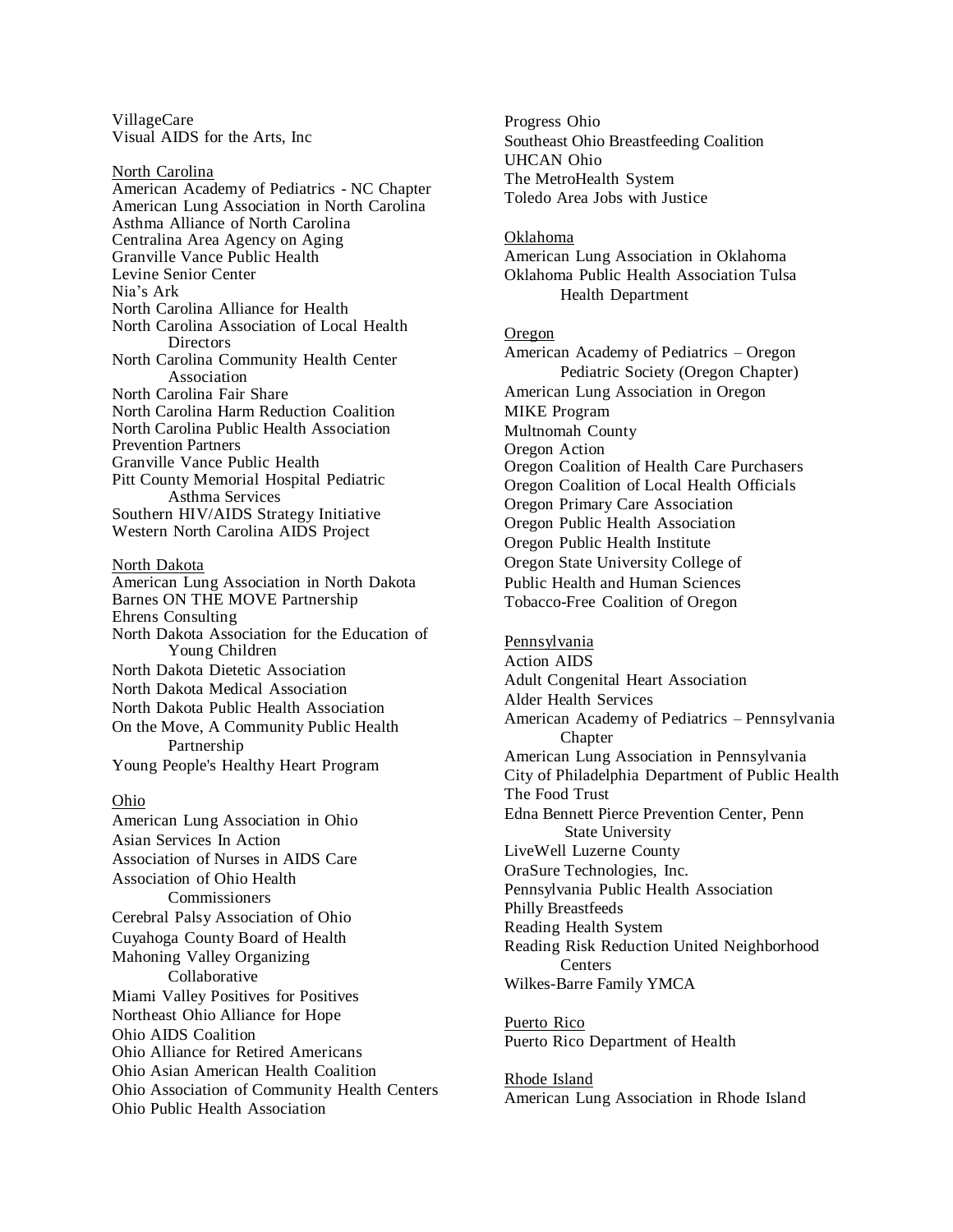Ocean State Action Rhode Island Public Health Association

South Carolina American Lung Association in South Carolina Palmetto AIDS Life Support Services, Inc. REACH U.S. Southeastern African American Center of Excellence in the Elimination of Disparities in Diabetes (REACH U.S. SEA-CEED) South Carolina Eat Smart Move More Coalition South Carolina Fair Share South Carolina Primary Health Care Association South Carolina Tobacco-Free Collaborative

#### South Dakota

American Lung Association in South Dakota Health Connect of South Dakota South Dakota Public Health Association West South Dakota Native American Organizing Project

#### Tennessee

American Lung Association in Tennessee Nashville CARES Positive East Tennesseans Tennessee Association of People with AIDS Tennessee Public Health Association

## Texas

American Lung Association in Texas Asian American Health Coalition DBA HOPE Clinic Dallas City Temple LiveWell Healthy Family Initiatives International Valley Health Institute JPS Health Network La Fe Policy Research and Education Center Light and Salt Association Senior Citizens of Greater Tarrant County, Inc. Texas Association of Local Health Officials Texas Public Health Association United Way of Tarrant County

#### Utah

American Academy of Pediatrics - Utah Chapter American Lung Association in Utah Association for Utah Community Health

Intermountain Public Health Consulting, LLC National Tongan American Society Utah Public Health Association

#### Vermont

American Lung Association in Vermont Center for Health and Learning Ottauquechee Community Partnership Vermont Public Health Association

#### Virginia

American Lung Association in Virginia Early Impact Virginia Eastern Shore Healthy Communities K.I. Services, Inc. Project Mend-A-House Tenants and Workers United Valley Program for Aging Services Virginia Organizing Project Virginia Public Health Association

### Washington

American Lung Association in Washington Autoimmune Advocacy Alliance Behavioral Health & Wellness Center for MultiCultural Health Childhood Obesity Prevention Coalition Children's Alliance Council for the Homeless Eastern Washington University College of Health Science and Public Health Foundation for Healthy Generations Healthy King County Coalition Health Living Collaborative of Southwest Washington Islamic Civic Engagement Project King County Board of Health League of Women Voters of Washington Northwest Health Law Advocates Olympic Area Agency on Aging Physicians for a National Health Program, Western WA chapter Public Health - Seattle and King County Public Health Roundtable Puget Sound Advocates for Retirement Action (PSARA) School Nurse Organization of Washington School of acrobatics and New Circus Arts Seattle Children's Hospital

Seattle National Organization for Women